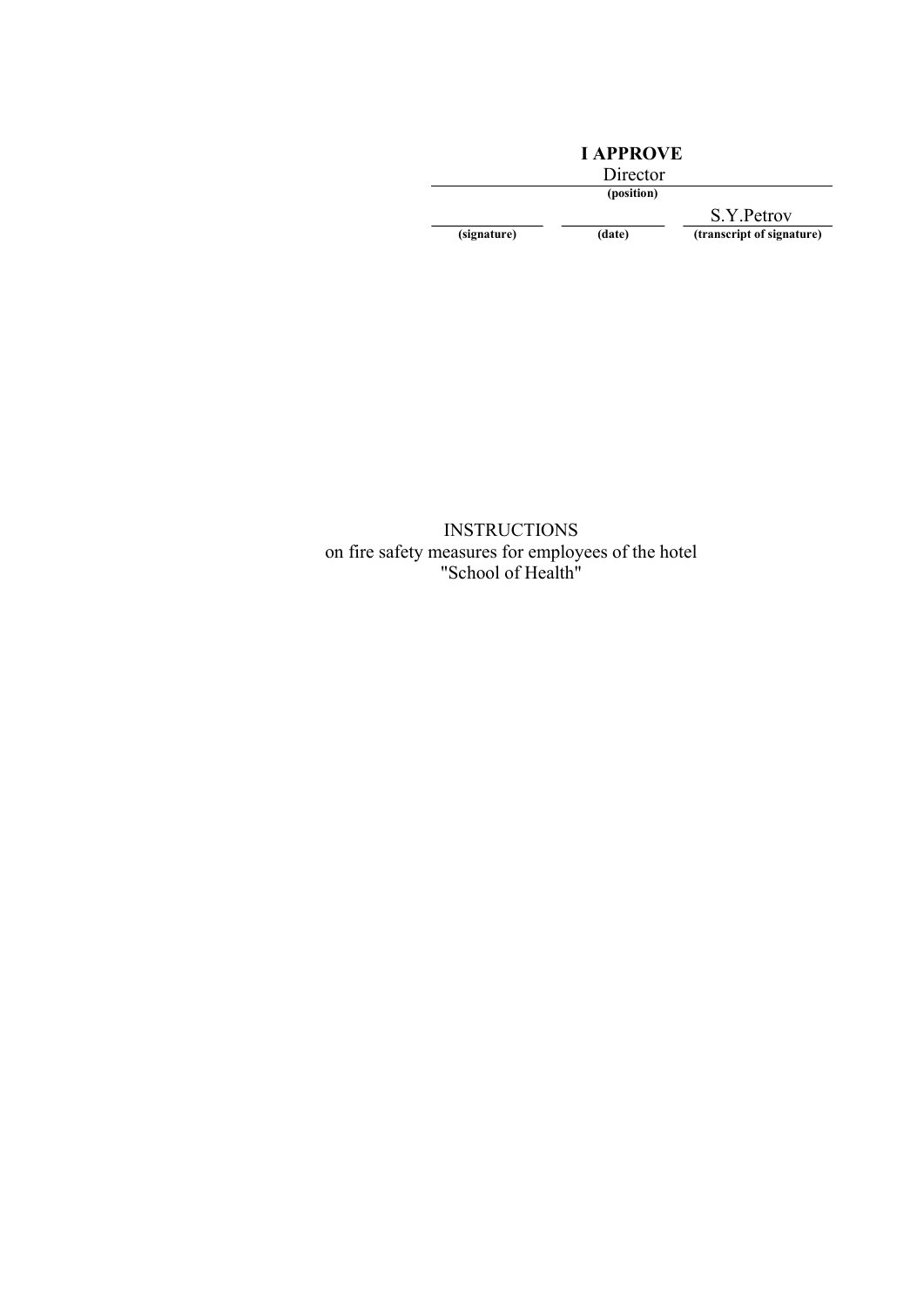This Instruction has been developed in accordance with the requirements of paragraph 2, Section XVIII of the RF RPR and establishes uniform requirements for fire safety in the building of the hotel "School of Health" and is mandatory for all employees working in the building of the specified facility.

For violation of this Instruction, each employee of the Company bears personal, disciplinary or administrative responsibility.

Control over compliance with the requirements of this Instruction is carried out by the Head of the structural division of the Company.

## DUTIES AND ACTIONS OF PERSONNEL IN CASE OF FIRE IN THE DAYTIME.

The procedure of the head of the hotel "School of Health" (or the person replacing him) in case of fire:

1. Report the occurrence of a fire to the fire department, by phone 01, 81-01, and mobile 88464371319 notify the duty services of the facility;

2. Organize the involvement of the forces and means of the facility in the implementation of necessary measures related to the elimination of fire and prevention of its development;

3. Stop all work in the building, except for work related to the elimination of fire;

4. In case of a threat to people's lives, immediately organize their rescue, using the available forces and means for this;

5. Check the activation of automatic fire protection systems (fire alerts, fire extinguishing);

6. Remove from the danger zone all workers who are not involved in extinguishing the fire;

7. If possible, take measures to cut off electricity, organize measures to prevent the spread of fire and smoke in the premises;

8. Implement general fire extinguishing guidelines before the arrival of the fire protection unit;

9. Inform the fire protection units involved in extinguishing the fire and conducting priority rescue operations related to it, information about the design and technological features of the facility, adjacent buildings, etc., necessary for the successful elimination of the fire and ensuring the safety of personnel;

10. To further assist the fire protection officers.

The procedure for the employees of the hotel "School of Health" in case of fire:

1. In the event of a fire, the primary responsibility of each employee of the enterprise is to save people's lives.

2. Everyone who detects the smell of burning, smoke and other signs of burning is obliged to:

- immediately notify all employees of the fire detection and, first of all, the management of the hotel "School of Health", as well as security personnel (you can use a manual fire detector or an alarm button);

- immediately report this to the fire department by phone 01 or from mobile - 88464371319, indicating the exact address and location of the fire, as well as inform your name, the order of access to the object and answer possible questions from the fire dispatcher;

To warn people in the hotel, use the warning system using a manual fire detector;

2. Taking into account the current situation, it is necessary to determine the safest evacuation routes and exits that ensure the possibility of evacuating people to a safe zone in the shortest possible time;

3. In case of a threat to people's lives, take immediate measures to prevent panic and rapid evacuation, using the doors of emergency evacuation exits for this purpose;

4. Organize a check of the presence of workers evacuated from the building, according to the available lists;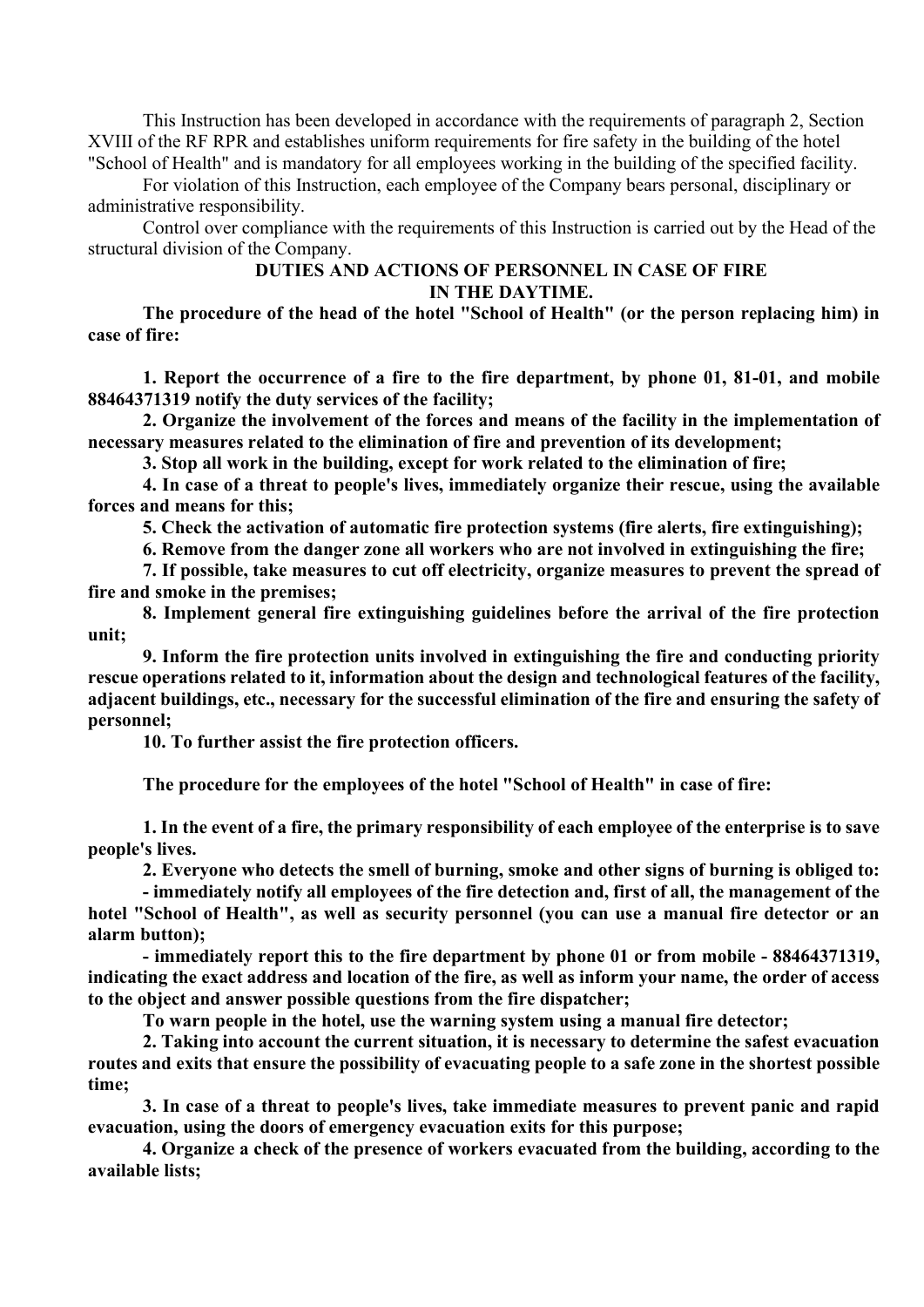5. To allocate a person who knows the location of access roads well for the meeting of fire departments, and to assist in choosing the shortest road to the source of the fire;

6. If necessary, call medical and other services;

7. Take, if necessary, measures to turn off the supply and exhaust ventilation, power supply, as well as perform other measures to prevent the development of fire and smoke in the premises of the building, involving the technical staff of the hotel;

8. From among the employees or security guards not involved in extinguishing the fire, organize and set up security posts at the exits of the building to exclude the possibility of other persons entering the building where the fire occurred;

9. Before the arrival of the fire department, take feasible measures to extinguish the fire with the help of primary fire extinguishing means (fire extinguishers, koshma), and other improvised means (buckets, water bottles, earth from a flower pot), strictly adhering to the following rules:

- protection and evacuation of people taking part in fire extinguishing from areas of possible structural collapse, electric shock, poisoning, burns must be provided;

- do not bring the fire extinguisher closer than 1 meter to the electrical installation under voltage;

- do not extinguish flammable liquids with water, electric networks that are under voltage;

- if the oil ignites (in a saucepan or in a frying pan), it is necessary to immediately turn off the electricity, cover the pan or pan with a lid, a wet cloth to extinguish the flame, and so leave until the oil cools - otherwise the fire will flare up again;

- in case of a person's clothes catching fire, immediately knock him to the floor, pouring water on the inflamed clothes (in winter, throw snow). If there is no water, it is necessary to roll up the victim in a thick cloth, coat, felt, leaving the head open so that he does not get burned by the respiratory tract and is not poisoned by toxic combustion products.Gorenje In any case, do not let him run, because this will increase gorenje. If there was nothing at hand, it is necessary to roll the burning on the ground to knock down the flame;

- if circumstances force you to pass through the flame, then in order to protect yourself, you need to cover your head with some cloths or outerwear and, if possible, pour water over it;

- through a smoky corridor, stairs, etc., it is necessary to move, crouching or crawling (there is less smoke at the bottom). If you get lost, you need to go out in the direction of the smoke draft;

- gorenje products contain 50-100 types of toxic chemical compounds (prussic acid, phosgene, carbon monoxide, etc.), and the oxygen content in the air decreases. Therefore, not only and not even so much fire is dangerous, but smoke and fumes from it. To prevent smoke from entering the respiratory tract, it is necessary to wet any fabric, a sleeve of clothing and attach it to the face;

- in case of an outbreak of spilled gasoline, oil, etc., the flame must be extinguished with sand, earth, a fire extinguisher or other improvised means (washing powder, salt), filling the fire.

10. Simultaneously with extinguishing the fire and, if possible, organize the evacuation of material assets. The evacuation of valuables is carried out after ensuring the complete evacuation of people. First of all, valuables that are really threatened by fire are evacuated, as well as if they complicate the work of extinguishing the fire and are flammable, creating an additional threat of fire spread;

11. Upon arrival at the fire of the fire protection units, it is necessary to inform the head of the fire protection all the necessary information about the presence of people in the building, about the source of the fire, the ways of its spread, the measures taken to eliminate it;

12. In the future, it is necessary to strictly follow the instructions of the head of the fire department.

## ACTIONS OF THE STAFF ON DUTY AT NIGHT:

1. At night, in the event of a fire, the actions of the administration before their arrival at the emergency site must be performed by the administrator: